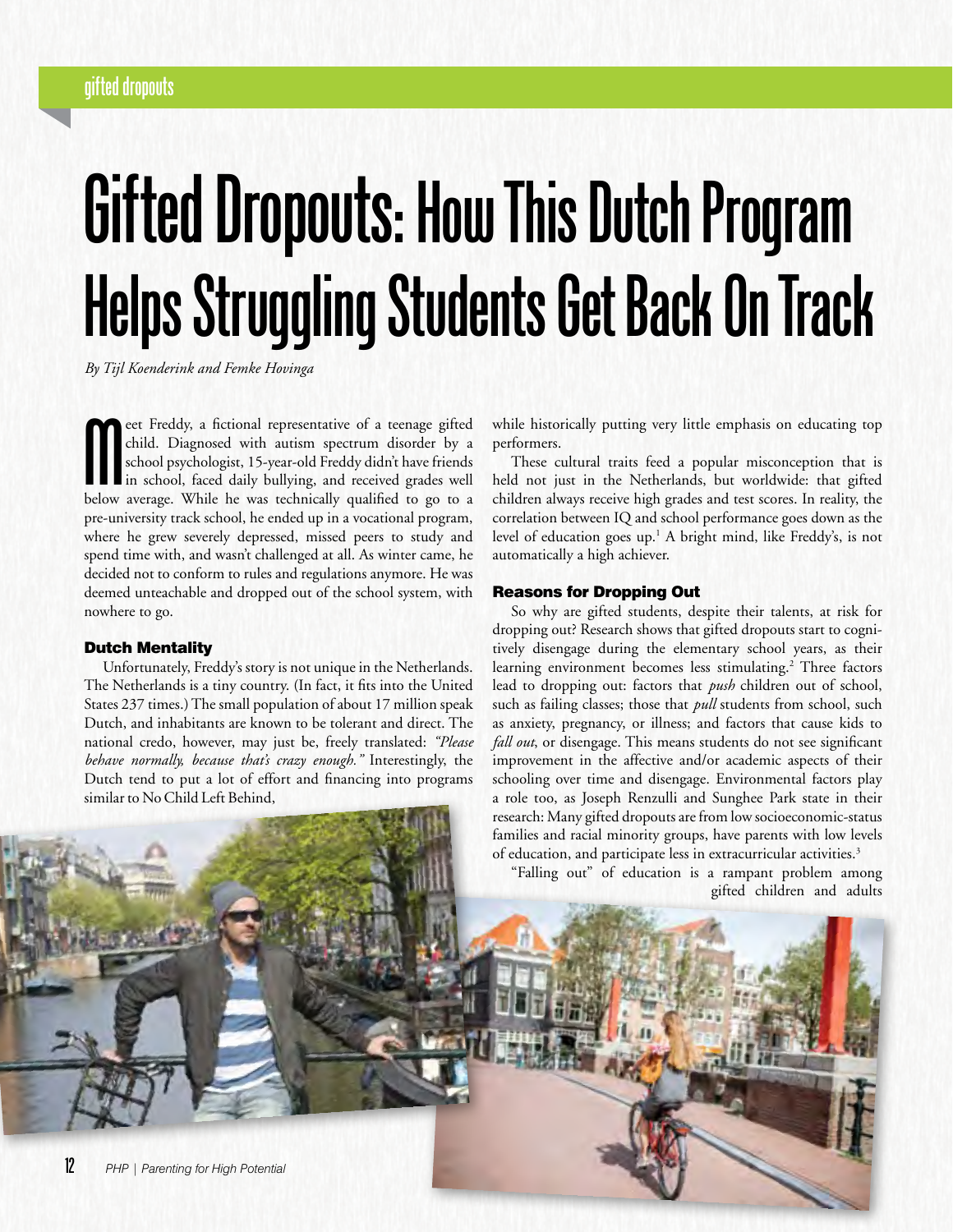in the Netherlands. In fact, the Institute for Gifted Adults in the Netherlands indicates that only 60% of gifted adults have a diploma that matches their learning potential.<sup>4</sup> An educated guess is that one-third of the gifted adults are unhappy with where they are in their lives and careers. Furthermore, high school dropouts are 30.8% more likely to live in poverty and have a 63% higher chance of being incarcerated.5 The loss of talent and production for society is also enormous, with an estimated cost of more than €600,000.6 The good news: As a parent or teacher you can make the difference by seeing the whole gifted child, creating materials to match educational needs, and advocating for appropriate programs and services.

#### Fitting Education: The Dutch Way

In the Netherlands, we do several things to prevent gifted kids from dropping out. The Dutch variety of No Child Left Behind is called *fitting education,* which, at its most basic level, is a regional budget allocated to schools in order to keep as many children as possible in regular education. This is partially possible because a majority of Dutch schools are public: Only 0.04% of students receive private education.<sup>7</sup> Moreover, people with proven extra needs are sometimes eligible for personal budgets for mental healthcare.

#### Feniks Talent: Dropout Center

So, what about our representative gifted teenager, Freddy? Freddy's parents searched for solutions, now that their teenager stayed home, gaming, and eating candy all day. They soon encountered Feniks Talent, a dropout center that is one of a kind. Feniks Talent focuses solely on gifted dropouts, many of whom are twice-exceptional. Feniks Talent staff estimate that 75% of the youth they serve (10–22 years old) come in with a trauma, many who are depressed or suicidal. This is often related to school or self-image.

At Feniks Talent, staff gather gifted youth in groups of 60, exposing them to the peer group that many never encountered in their school career. In these group sessions, students learn how to develop and reintegrate into society, either through school or through learning on the job.

Feniks Talent follows a six-step procedure, based on decades of experience with dropouts and insights from literature:

**Recover and stabilize.** These dropouts are often depressed, lonely, and exhausted. They need to build up stamina to go out into the world on a daily basis.

**Activate.** Using small steps, students sample and experience different things, proving to themselves that indeed they can learn and have interests.

**Participate.** They take part in the programs that are offered, varying from traditional educational classes like math and language arts to less traditional areas of study like mindfulness, woodworking, and design. This is the step which stimulates long-term commitment to education.

**Learn and develop talent.** What is it that makes them different from others? Are they self confident in those areas? Slowly, students begin to pursue specific areas and meet goals.

**Explore.** They widen their vision by talking to others outside of the center at other programs, schools, and jobs. Together with staff, the



youth look at options for internships, direct application (skipping high school) in specific vocational or arts programs, or any type of meaningful joyful future.

**Fly out!** Students go out on their own—with follow-up coaching and counseling provided.

*(Continues on p. 20)*

## **What can you do to prevent your child from dropping out?**

As gifted children progress through school, they may grow more and more disengaged. Luckily, there are many ways you can help your child stay on track.

- **1. Help your child learn how to study.** A major reason for dropping out is the lack of information about how to study, so the student focuses only on memorizing the material, not understanding it.
- **2. Look for common signs.** Often, it takes years for a child to get to the point of dropping out. Keep an eye out for indicators such as fear of failure, absolute underachieving (failing classes), relative underachieving ("ok" grades below her ability), feeling mentally unwell, and expressing loneliness and a lack of challenge.
- **3. Talk!** Even though teenagers are often not very keen on long conversations with their parents, try to talk about what school was like for you, or use examples of successful people who are gifted or twice-exceptional.
- **4. Seek outside help and support when needed.** This can vary from alternative therapists to a psychologist, depending on the challenge you are dealing with. Often, it will not to be a "one-stop shop," but rather a puzzle with different pieces from different therapies, classes, and people.
- **5. Advocate.** Self-advocacy is very important, as much for you as a parent as for your child.
- **6. Reach out.** Peers are very important for your child, whether they are in school or elsewhere. We have seen how children's well-being can improve for weeks after spending a couple of hours with kindred spirits.